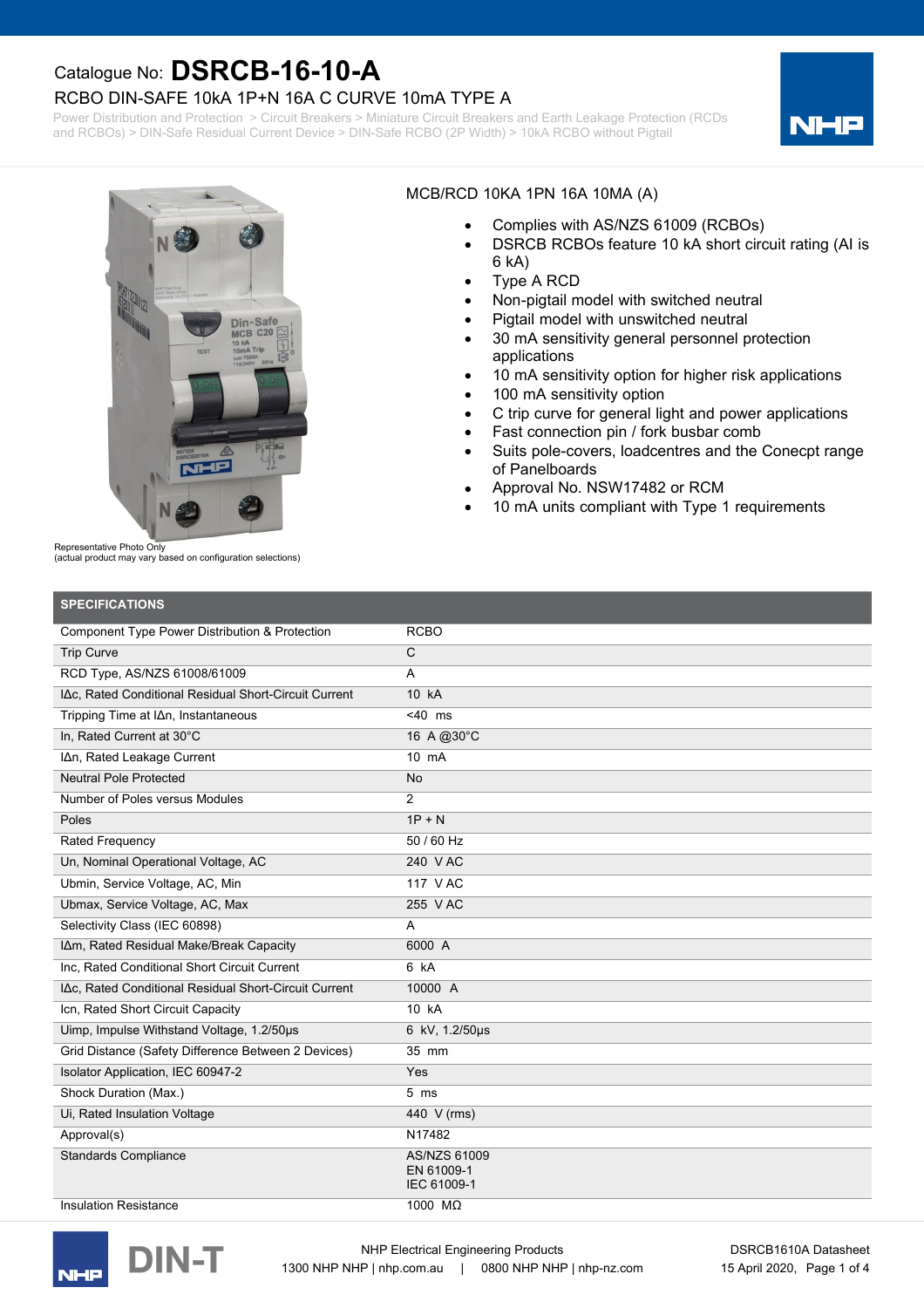### RCBO DIN-SAFE 10kA 1P+N 16A C CURVE 10mA TYPE A

Power Distribution and Protection > Circuit Breakers > Miniature Circuit Breakers and Earth Leakage Protection (RCDs and RCBOs) > DIN-Safe Residual Current Device > DIN-Safe RCBO (2P Width) > 10kA RCBO without Pigtail



| Dielectric Strength                             | 2500V                                                                 |
|-------------------------------------------------|-----------------------------------------------------------------------|
| Electrical Service Life at Un, In               | 10000 cycles                                                          |
| <b>Mechanical Service Life</b>                  | 20000 cycles                                                          |
| Shock Acceleration (Max.)                       | 40 g                                                                  |
| <b>Shock Rating</b>                             | IEC 60077-16-3                                                        |
| IP Rating, Inside                               | <b>IP40</b>                                                           |
| <b>Conductor Entry Position</b>                 | Top / Bottom                                                          |
| IP Rating, Outside                              | <b>IP20</b>                                                           |
| Flammability Rating (UL94)                      | <b>UL 94 V-2</b>                                                      |
| Wire / Conductor Size, Flex Cable, In, Min      | $1$ mm <sup>2</sup> In                                                |
| Wire / Conductor Size, Rigid Cable, Top, Max    | 25 mm <sup>2</sup> Top                                                |
| Wire / Conductor Size, Flex Cable, Out, Min     | 1 mm <sup>2</sup> Out                                                 |
| Package Quantity                                | 6 qty                                                                 |
| Wire / Conductor Size, Rigid Cable, In, Min     | $1$ mm <sup>2</sup> In                                                |
| Wire / Conductor Size, Flex Cable, Top, Max     | 16 mm <sup>2</sup> Top                                                |
| Wire / Conductor Size, Rigid Cable, Out, Min    | 1 mm <sup>2</sup> Out                                                 |
| Wire / Conductor Size, Rigid Cable, Bottom, Max | 35 mm <sup>2</sup> Bottom                                             |
| Wire / Conductor Size, Flex Cable, Bottom, Max  | 25 mm <sup>2</sup> Bottom                                             |
| Tightening Torque, Top, Nominal                 | 3 Nm                                                                  |
| Tightening Torque, Bottom, Nominal              | 4 Nm                                                                  |
| Busbar System, Bottom                           | Fork<br>Pin                                                           |
| Trip-Free Mechanism                             | Yes                                                                   |
|                                                 |                                                                       |
| Mounting                                        | DIN-35 Rail Mount                                                     |
| Add-On Devices (side add-on)                    | <b>Auxiliary Contacts</b><br><b>PBS</b><br>Tele L<br>Tele M<br>Tele U |
| Padlockable                                     | Yes, Captive and Non-Captive (Ordered Separately)                     |
| Sealable                                        | Yes                                                                   |
| <b>Centre Trip Position</b>                     | No                                                                    |
| Height                                          | 86 mm                                                                 |
| Width                                           | 36 mm                                                                 |
| Depth                                           | 68 mm                                                                 |
| Weight                                          | 0.25 kg                                                               |
| Neutral Pole Switched                           | Yes                                                                   |
| Operating Temperature, Min                      | -5 °C min                                                             |
| Operating Temperature, Max                      | 55 °C max                                                             |
| Storage Temperature, Min                        | -25 °C min                                                            |
| Storage Temperature, Max                        | 70 °C max                                                             |
| Relative Humidity, Max                          | 95 %RH                                                                |
| Vibration Acceleration (Max.)                   | 1.5 $m/s^2$                                                           |
| Vibration Frequency, Operational (Max.)         | 80 Hz                                                                 |
| Vibration Duration (Max.)                       | 30 min                                                                |
| <b>Vibration Rating</b>                         | IEC 60068-2-6                                                         |

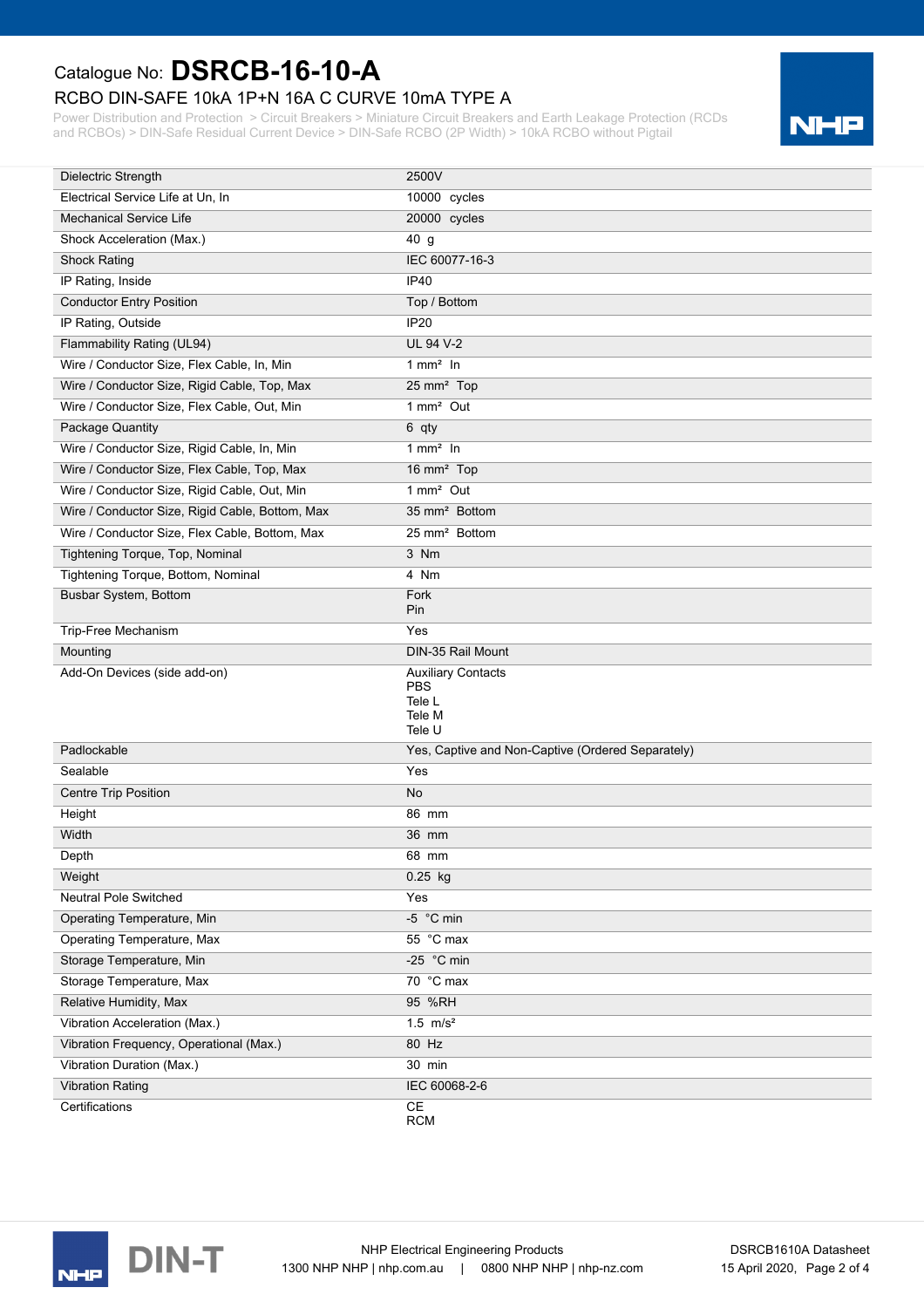### RCBO DIN-SAFE 10kA 1P+N 16A C CURVE 10mA TYPE A

Power Distribution and Protection > Circuit Breakers > Miniature Circuit Breakers and Earth Leakage Protection (RCDs and RCBOs) > DIN-Safe Residual Current Device > DIN-Safe RCBO (2P Width) > 10kA RCBO without Pigtail